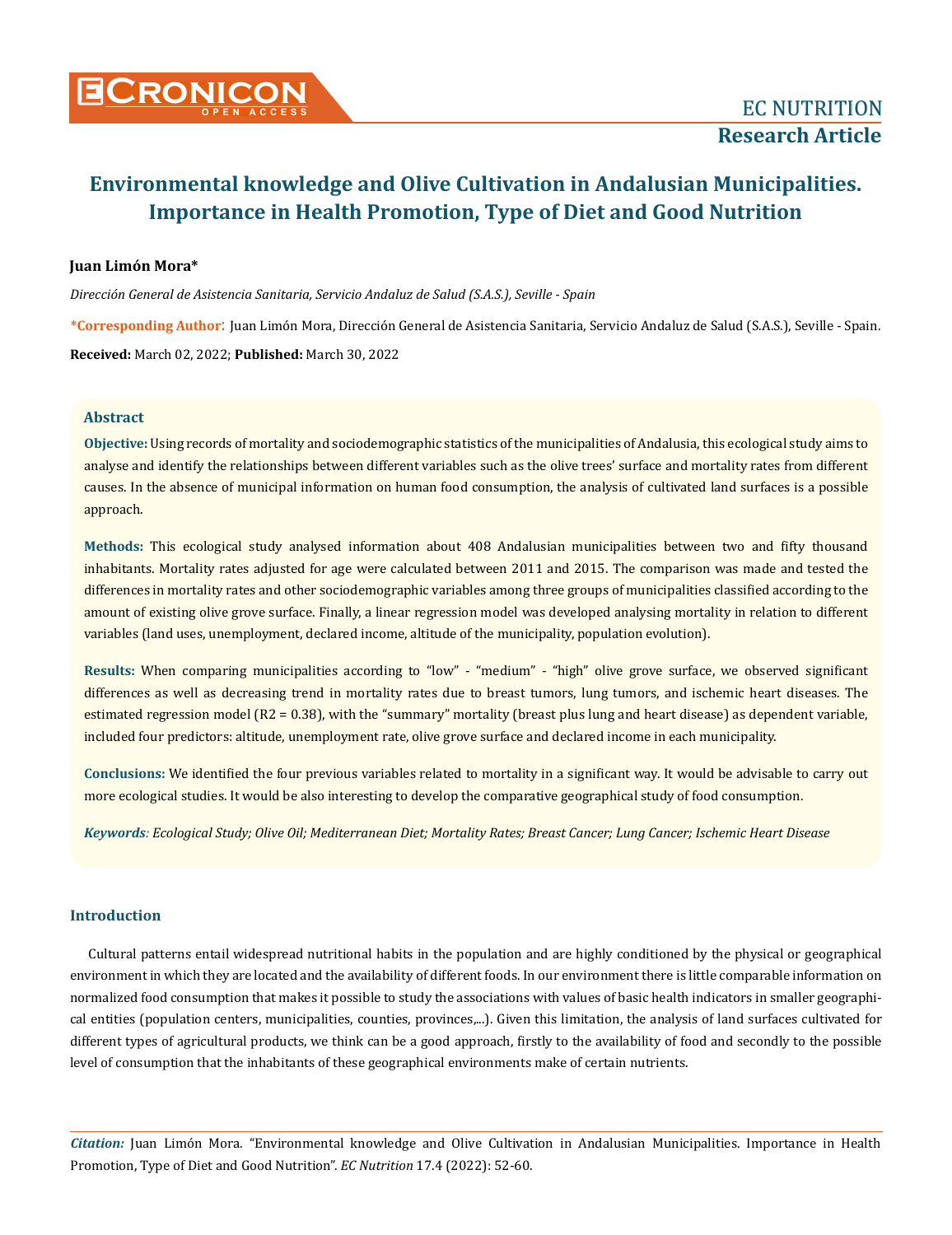The olive extension of the municipalities is related, in addition to the diet, to the general lifestyles of the people who live in the Andalusian municipalities. According to official data obtained through the Institute of Statistics and Cartography of Andalusia IECA (http:// www.ieca.junta-andalucia.es/), Andalusia had around 1.5 million hectares of olive cultivation in 2013, to a total area of about 8.8 million hectares. This represents around 17% of the total area and between 40 - 45% of the cultivated area, well above the cultivation of other fruit trees. Andalusia remains prominent at the head of the Spanish production of olive oil, representing more than 80% of it. Spain produced in 2014, according to the International Olive Council, around 50% of the world production.

Based on the conclusions of many descriptive, observational and experimental scientific works and studies, the benefits of the "Mediterranean diet" are proclaimed [1-3]. This can be defined as rich in consumption of fruits, vegetables, legumes, bread, nuts, fish, olive oil, and with moderate amounts of wine. The monograph by Leonardis A, [4], summarizes and updates the basic knowledge on the production, composition, uses and benefits of virgin olive oil. The consumption of virgin olive oil has attracted great interest due to its protective relationship with respect to cardiovascular and metabolic diseases and tumors at different locations [1-3].

Various studies have assessed the impact of the Mediterranean diet and the consumption of olive oil on health. In this line, the international study of seven countries "The Seven Countries Study" [1] has already been followed for more than 50 years and shows differences in health indicators and their possible relationship with dietary factors and fat consumption. The MONICA project of the WHO [5], is also a study in 21 countries focused on cardiovascular diseases, risk factors and prevention, including dietary issues and geographic comparison of results. In Spain, multicenter projects have also been carried out, such as PREDIMED [6], which has shown a relationship between the use of the Mediterranean diet with olive oil supplements and a decrease in LDL-cholesterol levels. Different interventions have shown cardioprotective improvements by replacing saturated fats in the diet with mono- and polyunsaturated fatty acids [6-9].

In Mediterranean countries where there is a greater production and consumption of olive oil, the rates of coronary events seem to be lower than those of northern European countries [1,5,10,11], although in recent decades it is being observed a remarkable change in eating habits in different countries. This can be seen in studies on food availability [10,12] based on data from the "United Nations Organization for Food and Agriculture FAO", in 41 countries, observing the evolution since 1960. It is suggested that Mediterranean countries should develop policies to try to maintain traditional dietary patterns. In a review of changes in Greece and Cyprus, a great abandonment of traditional models among the youngest has been observed [13]. Dietary changes are also observed in northern European countries, where the body mass index has increased progressively with increases in the consumption of saturated fats [11].

In the bibliography of ecological studies in relation to food and other factors, there are exceptional works such as the study by municipalities [14] on factors related to greater longevity in mountainous areas of Sardinia, or another comparison between 94 Italian provinces, with evolutionary data and where mortality by cause is evaluated in relation to geographical, socio-economic, health care, environmental, cultural and nutritional variables [15]. Comparative studies between countries are somewhat more frequent [10,12], studying the evolution of the global availability and consumption of food, or analyzing relationships between food consumption and health indicators such as the frequency of obesity [16], tumors of different types [17,18] or cardiovascular diseases [1,5].

Due to all of the above and having different sources of information (mortality registers, sociodemographic statistics) with data at the level of each Andalusian municipality, the objective of the study was to analyze and identify the relationships between mortality rates due to different causes and the uses of the land along with some sociodemographic variables selected in the Andalusian municipalities. In particular, the relationship between the area rate of olive trees in each municipality (area/inhabitants) and age-adjusted mortality rates in both sexes was analysed. It is intended that this study provide a better knowledge of the municipalities that facilitates the development of work on lifestyle and nutritional habits, which in turn allow promoting differentiated preventive and promotional strategies at the local level.

*Citation:* Juan Limón Mora*.* "Environmental knowledge and Olive Cultivation in Andalusian Municipalities. Importance in Health Promotion, Type of Diet and Good Nutrition". *EC Nutrition* 17.4 (2022): 52-60.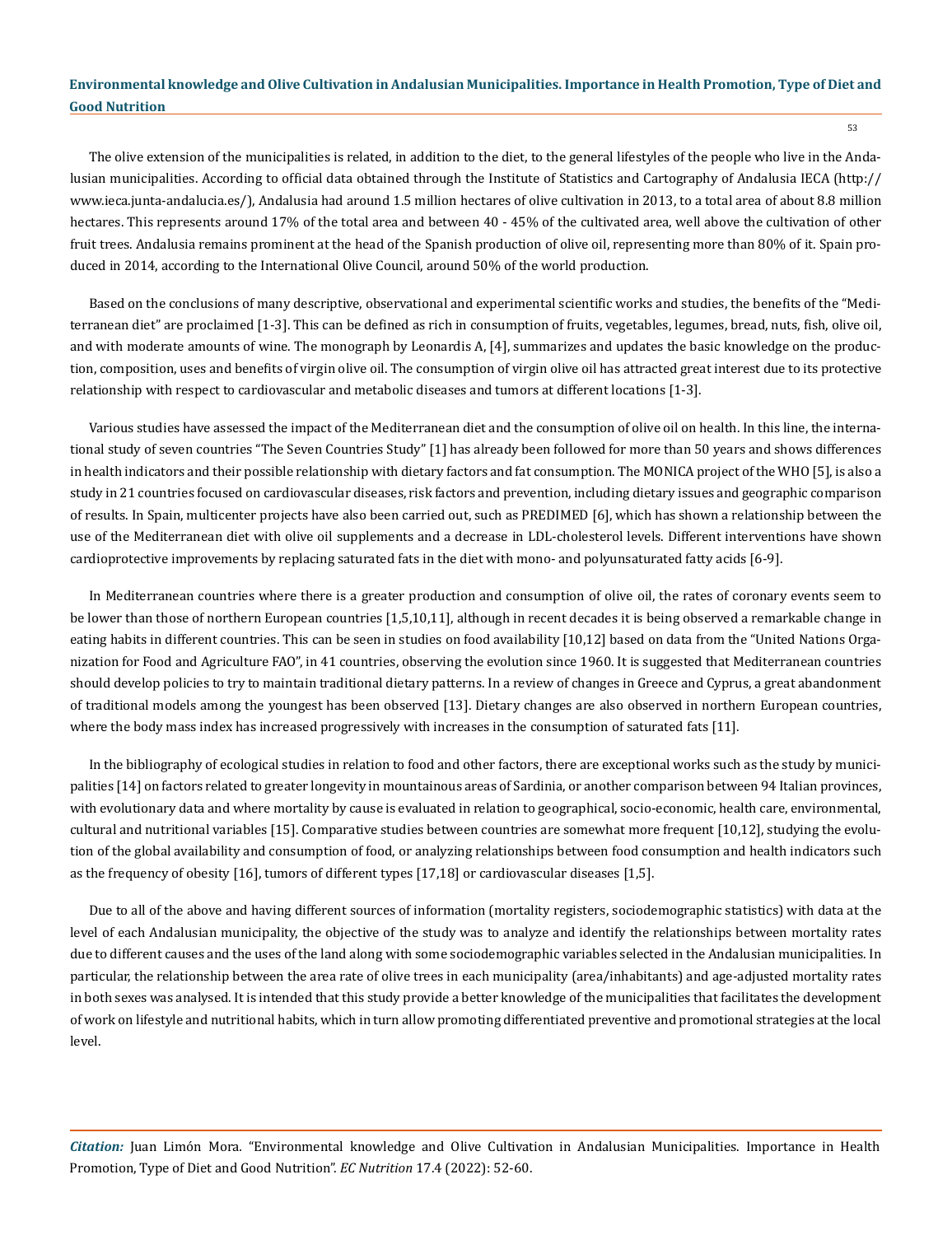#### **Methods**

The study was carried out with information from two main sources: 1. Interactive Mortality Atlas of Andalusia (AIMA) (https://www. demap.es/es/productos/aima), which provided the annual rates, specific by groups of age and sex, for the different causes of death in each municipality, and for the five-year period 2011 - 2015 (data prepared by the Andalusian School of Public Health and obtained from the Andalusian Mortality Registry) [19]. 2. Institute of Statistics and Cartography of Andalusia IECA (http://www.ieca.junta-andalucia.es/ using the application or Multiterritorial Information System of Andalusia-SIMA), which provided multiple information on the population and its demographic characteristics, as well as land uses or surfaces according to the type of crops in each municipality. Starting from quantitative frequency data in the municipalities, we designed and calculated the different indicators used. In addition, for this work we have carried out a bibliographic search ("ecological stuy and olive oil", period 2000 - 2019), in which we verified the low frequency of local ecological studies, which analyze the diversity of socioeconomic factors, food consumption and/or land uses.

The 408 Andalusian municipalities between 2 and 50 thousand inhabitants were chosen for the study, thinking that the smallest ones could have insignificant and fluctuating mortality rates (despite using 5 -year data). The largest municipalities have not been included in the study since they are few in number, and we also think that large food distribution companies play a greater role in consumption in them than the fact that they are produced and distributed locally. Using the records by municipalities included in the AIMA, this study started from the specific mortality rates for each year, by age group and gender. Next, annual average specific rates were calculated in the five-year period. Next, the adjusted annual rates of the global population between 45 - 84 years of age were calculated for each municipality (direct method, using Andalusia as reference population in 2013). The study was limited to this age range, considering that at younger or very old ages, the information on deaths from the causes analyzed may be scarce in terms of volume, statistical significance, and quality. Mortality due to cardiovascular diseases (ischemic heart disease and stroke) and tumors (of the lung, breast and colon-rectum) were studied, as these are the pathologies that the literature has shown to be more closely related to eating patterns such as the Mediterranean diet and fat intake, including olive oil [1,2,4].

 Regarding the statistical analysis, first Pearson correlations between variables were calculated. Afterwards, the comparison of mortality rates and other sociodemographic variables was carried out between three groups of municipalities of the same size or number (n = 136 in each group) classified according to the amount of "high, intermediate and low" olive grove area, according to the area rate of olive groves in them ("high": between 511 - 3018 hectares/1000 inhabitants, "intermediate": between 510 - 67 and "low": < 67). The level of significance for all the tests used was  $P < 0.05$  and the statistical analysis was performed using Stata/CI 14 for Windows.

The "summary" mortality variable was transformed (logarithmic) for its normalization and use as a dependent variable in the construction of multiple linear regression models. Finally, these models were developed, initially testing with the different causes of mortality as the dependent variable, although finally only one model was chosen that has as dependent variable a sum rate of causes of mortality in each municipality (ischemic heart disease and lung tumors in both men as women, more breast tumors in women), and this because these are the causes with which a statistical association was observed with the level or rate of olive grove area in the municipalities. To develop the model, the "backward" automatic selection method was first used, starting from the complete model with all the selected variables.

#### **Results**

Of the 778 Andalusian municipalities (year 2013), in 2 of them there was no information on mortality and in another 23 key statistical information was missing; 29 had more than 50 thousand inhabitants and 316 had less than 2 thousand (excluded from the study). Finally, 408 municipalities between 2 and 50 thousand inhabitants entered the study.

*Citation:* Juan Limón Mora*.* "Environmental knowledge and Olive Cultivation in Andalusian Municipalities. Importance in Health Promotion, Type of Diet and Good Nutrition". *EC Nutrition* 17.4 (2022): 52-60.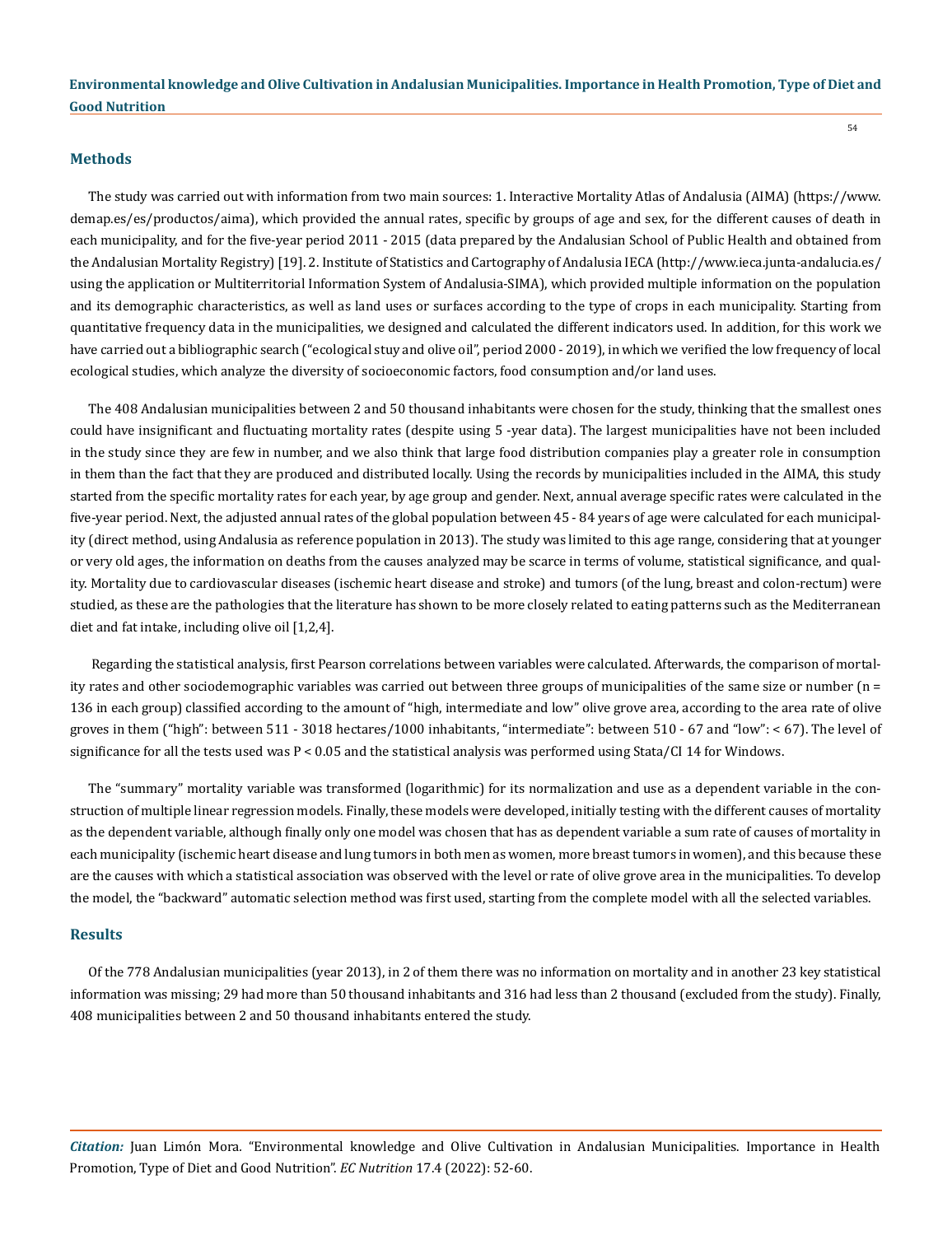55

Significant correlations were observed between the rates of olive groves in the municipalities and all the mortality rates studied, with the highest correlation coefficients with mortality from breast tumors in women  $(r = 0.39)$ , lung women  $(r = 0.37)$  and men  $(r = 0.29)$  and ischemic heart disease women  $(r = 0.29)$  and men  $(r = 0.25)$  (Table 1).

|                                                         | Olive grove area rate               |             |
|---------------------------------------------------------|-------------------------------------|-------------|
|                                                         | <b>Coef. Pearson</b><br>correlation | P value     |
| Adjusted mortality rates between 45-84 years of age;    |                                     |             |
| annual averages per 10,000 inhabitants (period 2011-    |                                     |             |
| 2015):                                                  |                                     |             |
| Ischemic heart disease mortality (men)                  | $-0,25$                             | < 0,001     |
| Ischemic heart disease mortality (women)                | $-0,29$                             | ${}< 0,001$ |
| Lung cancer mortality (men)                             | $-0,29$                             | ${}< 0,001$ |
| Lung cancer mortality (women)                           | $-0,38$                             | ${}< 0.001$ |
| Breast cancer mortality (women)                         | $-0,39$                             | < 0,001     |
| Mortality due to cerebrovascular disease (men)          | $-0,22$                             | ${}< 0,001$ |
| Mortality due to cerebrovascular disease (women)        | $-0,21$                             | ${}< 0,001$ |
| Mortality due to cancer of the colon, rectum and anus   | $-0,1$                              | 0,039       |
| (men)                                                   |                                     |             |
| Mortality due to cancer of the colon, rectum and anus   | $-0,1$                              | 0,045       |
| "Summary" mortality (due to ischemic heart disease plus | $-0,38$                             | ${}< 0.001$ |
| lung cancer plus breast cancer)                         |                                     |             |
| Indicators-demographic data and use of the territory    |                                     |             |
| of the municipalities:                                  |                                     |             |
| Population evolution between 1996 and 2014              | $-0.37$                             | ${}< 0.001$ |
| Rate of unemployed people                               | $-0.48$                             | ${}< 0.001$ |
| Fruit area rate                                         | $-0,1$                              | 0,043       |

*Table 1: Correlation between the area of olive groves in the municipalities and other variables-indicators.*

When dividing the 408 municipalities into three groups by olive grove area (high, intermediate and low), we observe significant differences, along with a downward trend in the rates between the three groups, for mortality due to breast and lung tumors, as well as ischemic heart disease. These downward trends or differences were not clearly seen for cerebrovascular disease or colorectal cancer.

All distributions of municipal death rates are quite skewed. By calculating a new variable sum of the mortality rates due to tumors of the breast, lung and ischemic heart disease, we obtain a certain normality of the distribution that increases when performing the logarithmic transformation of this "summary" mortality variable (breast, lung and heart disease) (Figure 1).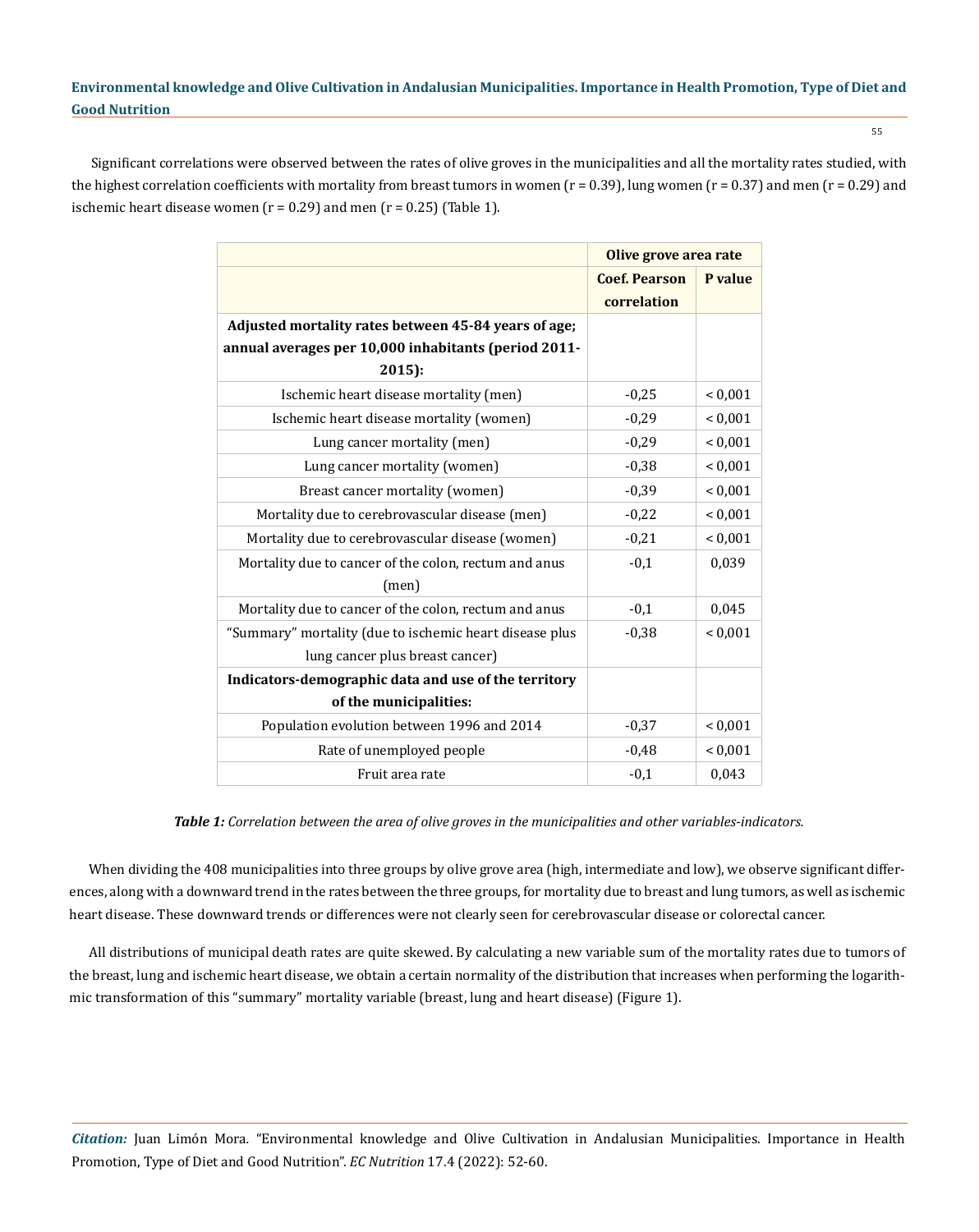56



To develop the regression model, all the municipalities that had complete information for all the variables included were used (in 11 cases some information was missing). The estimated model with the "summary" mortality rate as dependent, finally included four predictor variables: altitude above sea level, the rate of unemployed people, the rate of olive grove area in the municipality and the declared net income per inhabitant (Table 2), in order of value of the standardized regression coefficients. A multiple correlation coefficient of the model (R2) of 0.38 was obtained. The "evolution of population size 1996 - 2014" and the "area rate of fruit trees excluding olive trees" were not finally included in the model because they did not meet the input conditions. The dispersion diagrams of the municipalities are presented as complementary information (Figure 2) relating each one of the predictor variables (X axis) with the "summary" mortality variable (Y axis).

| <b>Variables in the Model</b>                            | <b>Regression Coefficients</b> |         | <b>P Value   Standardized Regression</b> |
|----------------------------------------------------------|--------------------------------|---------|------------------------------------------|
|                                                          | (Standard Error)               |         | <b>Coefficients</b>                      |
| Altitude (m) above sea level                             | $-0,0002305(0,0000259)$        | < 0.001 | -0.382                                   |
| Rate of unemployed persons/1000 inhabitants (2013)       | 0,0014357 (0,0002285)          | < 0.001 | 0,288                                    |
| Olive grove area rate (Hectares)/1000 inhabitants (2013) | $-0,0000448(0,0000134)$        | 0,001   | $-0.160$                                 |
| Declared net income /inhabitants (2013)                  | $-0,000015(0,0000005)$         | 0,007   | $-0.111$                                 |

*Table 2: Regression coefficients of the association between "ln of the summary mortality rate (ischemic heart disease, plus lung and breast cancer)" and predictive characteristics in the linear regression model (\*). Municipalities of Andalusia 2-50 thousand inhabitants (n = 397, R2 = 37,9%).*

*(\*) Variables that were analyzed but that were not finally included in the model: evolution of the population size, surface rate of fruit trees (not including olive trees).*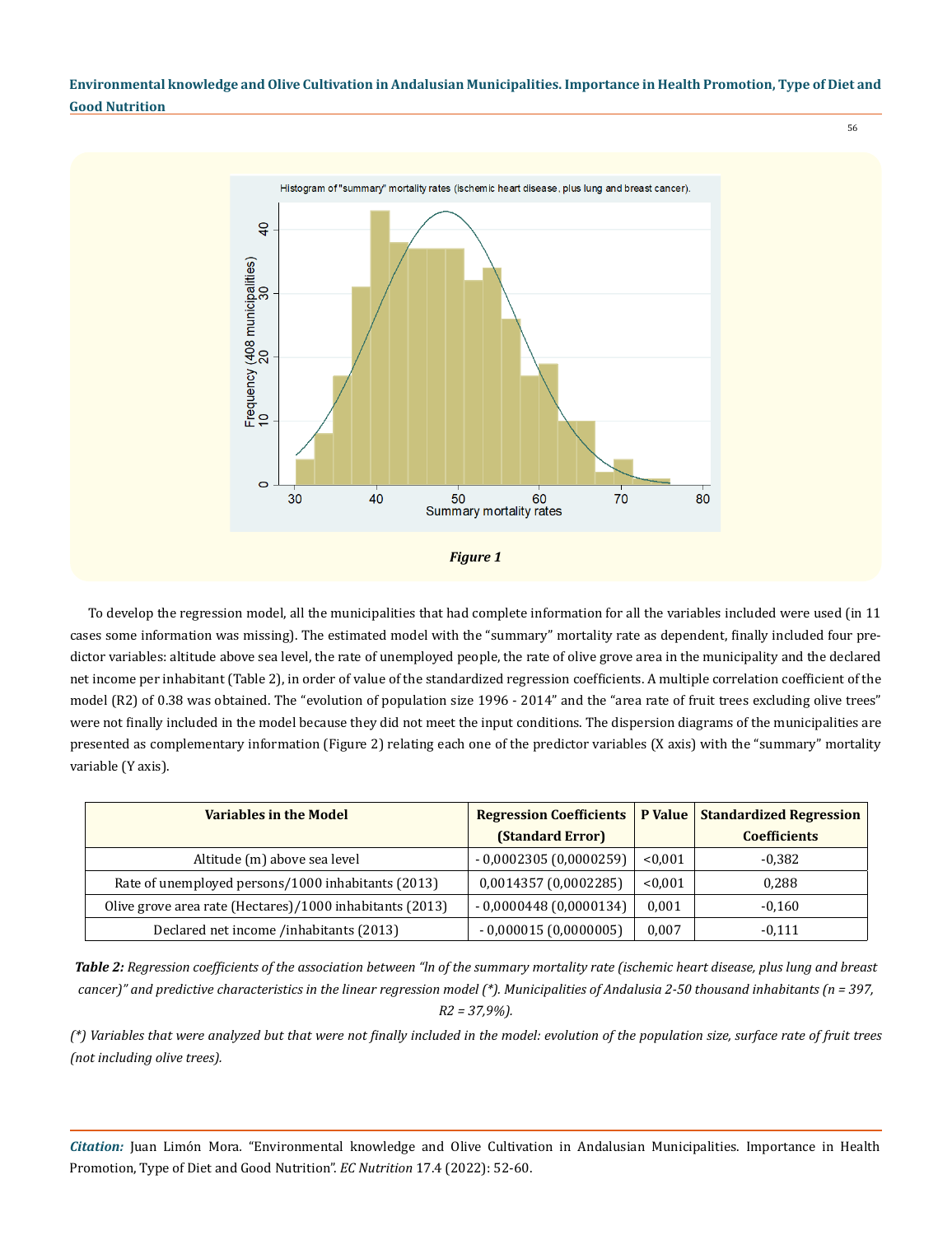

When interpreting the results, we must take into account the transformation in natural logarithm ("ln") made to mortality. The estimated model has been: ln ("summary" mortality estimated by the model) = 3.893 - (0.0002305 altitude) + (0.0014357 unemployment) - (0.0000448 olive grove area) - (0.000015 income).

To interpret the regression coefficients, we obtain their exponential values and we interpret them as proportions of increase (coefficients +) or decrease (coefficients -) that suppose a unitary change of each independent variable, keeping the other variables of the model constant. Thus, for example, we interpret for the "unemployment rate" of the municipalities that, according to the predictive model, for each unit of increase in this rate (/1,000 inhabitants) is to be expected or the model estimates an increase of 0.14% in the mortality rate (Exp(0.0014357) = 1.0014367). Similarly, we conclude that for every 100 m increase in altitude with respect to sea level, we estimate a 2.3% reduction in mortality; or for an increase of 100 hectares of olive groves (/1000 inhabitants), a 0.45% reduction in mortality (breast, lung and heart disease combined).

It was verified that the application conditions for the use of the multiple linear regression model were met (normality of the dependent variable, sufficient number of municipalities, few missing values of variables,...). The suitability of the final model elaborated was verified: linearity, homoscedasticity and normality of the residuals, as well as the degree of correlation between the independent variables.

#### **Discussion**

When studying the relationship between mortality and land use together with sociodemographic variables, it has been essential to have information sources with digital download and unified coding. Significant correlations are observed between the rates of olive groves in the municipalities and all the mortality rates studied. The estimated regression model finally included four predictor variables (Table 2), and would explain around 38% of the variability of the "summary" mortality rates, which represents a fairly acceptable level of prediction with a relatively simple model. The observed associations of the four variables with mortality would be significant, although it is not possible to define cause-effect relationships with this descriptive study. It would be the level of unemployment and income that could have a more direct or understandable theoretical impact, being in principle the altitude of the municipalities and their levels of olive cultivation intermediate indicators of other issues that are more difficult to measure or observe (air quality, habits nutritional and type of diet, cultural patterns and lifestyles,...).

*Citation:* Juan Limón Mora*.* "Environmental knowledge and Olive Cultivation in Andalusian Municipalities. Importance in Health Promotion, Type of Diet and Good Nutrition". *EC Nutrition* 17.4 (2022): 52-60.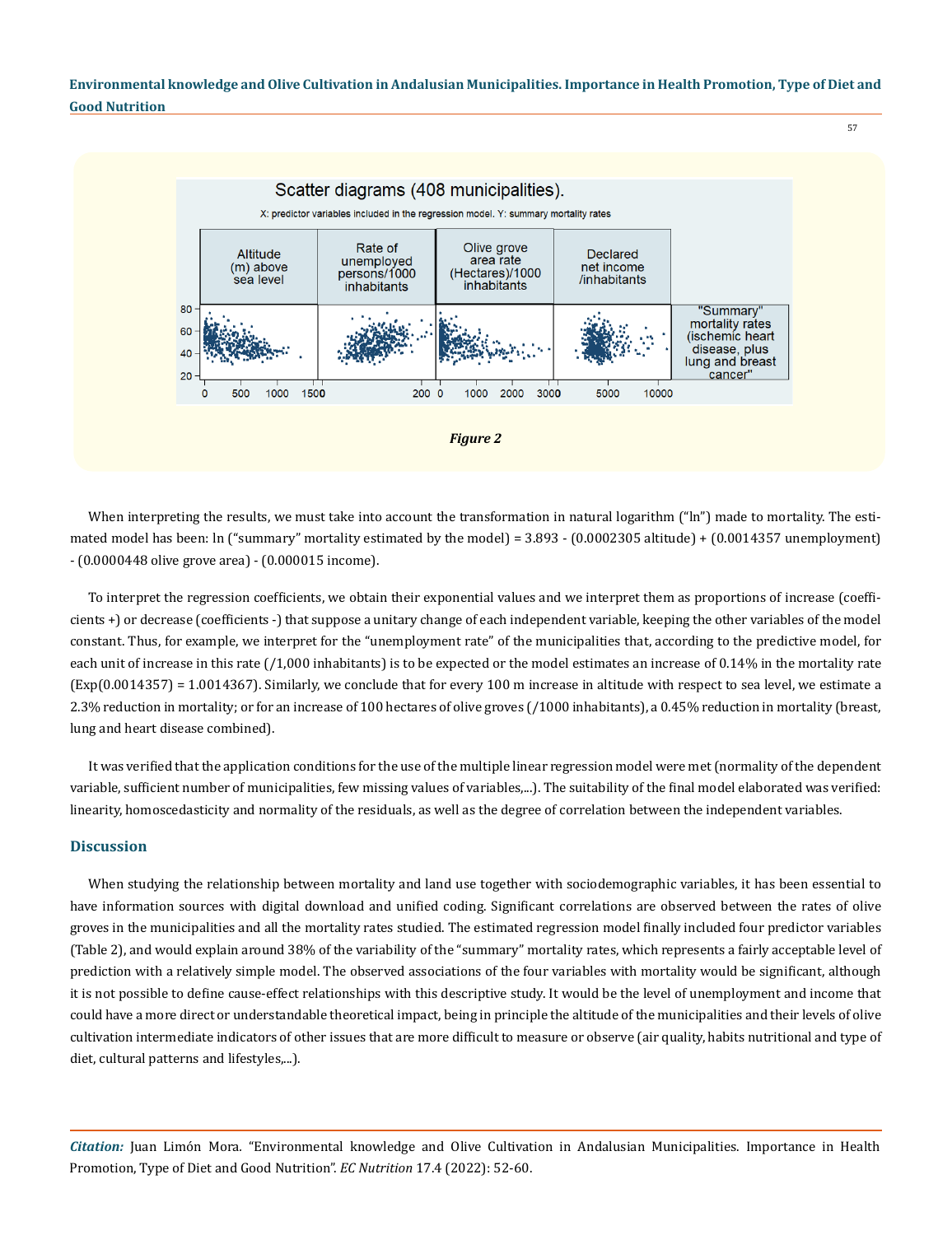Other variables, such as the mean age of the population, were not tested for inclusion in the predictive model, as the mortality indicators were already adjusted by this criterion.

Although they are not presented, in this study models were developed having mortality for each specific cause as dependent, observing that the rate of olive grove area of the municipalities seems to be a good predictor of mortality from breast tumors, ischemic heart disease and lung tumors. (in women), but not rates for colorectal tumors or stroke. We think that it would be interesting to take into account and contrast this information in future studies.

A very interesting conclusion is that, contrary to the olive grove surface, which is associated with the explanation of the inter-municipal variability of mortality rates, the same does not occur with the surface of other fruit trees and it is not observed to be related to any of the causes of death analyzed. This may support the interest in continuing to investigate the possible parallelism between the uses of the land, and the availability or consumption of food in the Andalusian municipalities.

As the main limitation of this work, mention that we use the study of cultivated area as an indirect indicator of the possible level of consumption (olive oil, fruits,...), but as long as real consumption data is not available in the municipalities, this is still a hypothesis to be tested. In the construction of indicators such as the level of unemployment or declared income, it could have been calculated with more common denominators (population of working age, number of people declaring income,...), but the search for a certain uniformity has led us to define these indicators in relation to global population.

Finally, we suggest the feasibility and importance of carrying out more ecological or geographical studies of this type, which relate public health indicators (mortality, morbidity,...) with other community or environmental variables. In other words, to promote the etiological study of health-disease with more and better population data, complementing the current overabundance of data obtained from individual people. Continuing to have at least annual information on deaths and other variables seems essential to us and can increase its value by carrying out evolution studies. We also want to emphasize the lack of information disaggregated by local entities (municipalities, counties, provinces) on food consumption. It is worth noting the regular information that the Ministry of Agriculture disseminates online, such as the Spanish "Household Consumption Surveys", very detailed by type of food, although they only have limited samples of local entities, which do not provide information significant at the regional level.

#### **Bibliography**

- 1. [Menotti A and Puddu P. "Systematic review: How the Seven Countries Study contributed to the definition and development of the](https://pubmed.ncbi.nlm.nih.gov/25650160/)  Mediterranean diet concept: A 50-year journey". *[Nutrition, Metabolism and Cardiovascular Diseases](https://pubmed.ncbi.nlm.nih.gov/25650160/)* 25.3 (2015): 245-252.
- 2. [Pauwels E. "The Protective Effect of the Mediterranean Diet: Focus on Cancer and Cardiovascular Risk".](https://pubmed.ncbi.nlm.nih.gov/21252562/) *Medical Principles and Practice* [20.2 \(2011\): 103-111.](https://pubmed.ncbi.nlm.nih.gov/21252562/)
- 3. Widmer R., *et al*[. "Review: The Mediterranean Diet, its Components, and Cardiovascular Disease".](https://pubmed.ncbi.nlm.nih.gov/25447615/) *The American Journal of Medicine*  [128.3 \(2015\): 229-238.](https://pubmed.ncbi.nlm.nih.gov/25447615/)
- 4. [Leonardis A. "Virgin Olive Oil: Production, Composition, Uses and Benefits for Man". New York, Nova Science Publishers \(2014\).](https://novapublishers.com/shop/virgin-olive-oil-production-composition-uses-and-benefits-for-man/)
- 5. Tunstall-Pedoe H., *et al*[. "Contribution of Trends in Survival and Coronary-Event Rates to Changes in Coronary Heart Disease Mor](https://pubmed.ncbi.nlm.nih.gov/10334252/)[tality: 10-Year Results from 37 Who Monica Project Populations. Monitoring Trends and Determinants in Cardiovascular Disease".](https://pubmed.ncbi.nlm.nih.gov/10334252/)  *Lancet* [353 \(1999\): 1547-1557.](https://pubmed.ncbi.nlm.nih.gov/10334252/)
- 6. Estruch R., *et al*[. "Primary Prevention of Cardiovascular Disease with a Mediterranean Diet".](https://www.nejm.org/doi/full/10.1056/nejmoa1200303) *The New England Journal of Medicine* 368 [\(2013\): 1279-1290.](https://www.nejm.org/doi/full/10.1056/nejmoa1200303)

*Citation:* Juan Limón Mora*.* "Environmental knowledge and Olive Cultivation in Andalusian Municipalities. Importance in Health Promotion, Type of Diet and Good Nutrition". *EC Nutrition* 17.4 (2022): 52-60.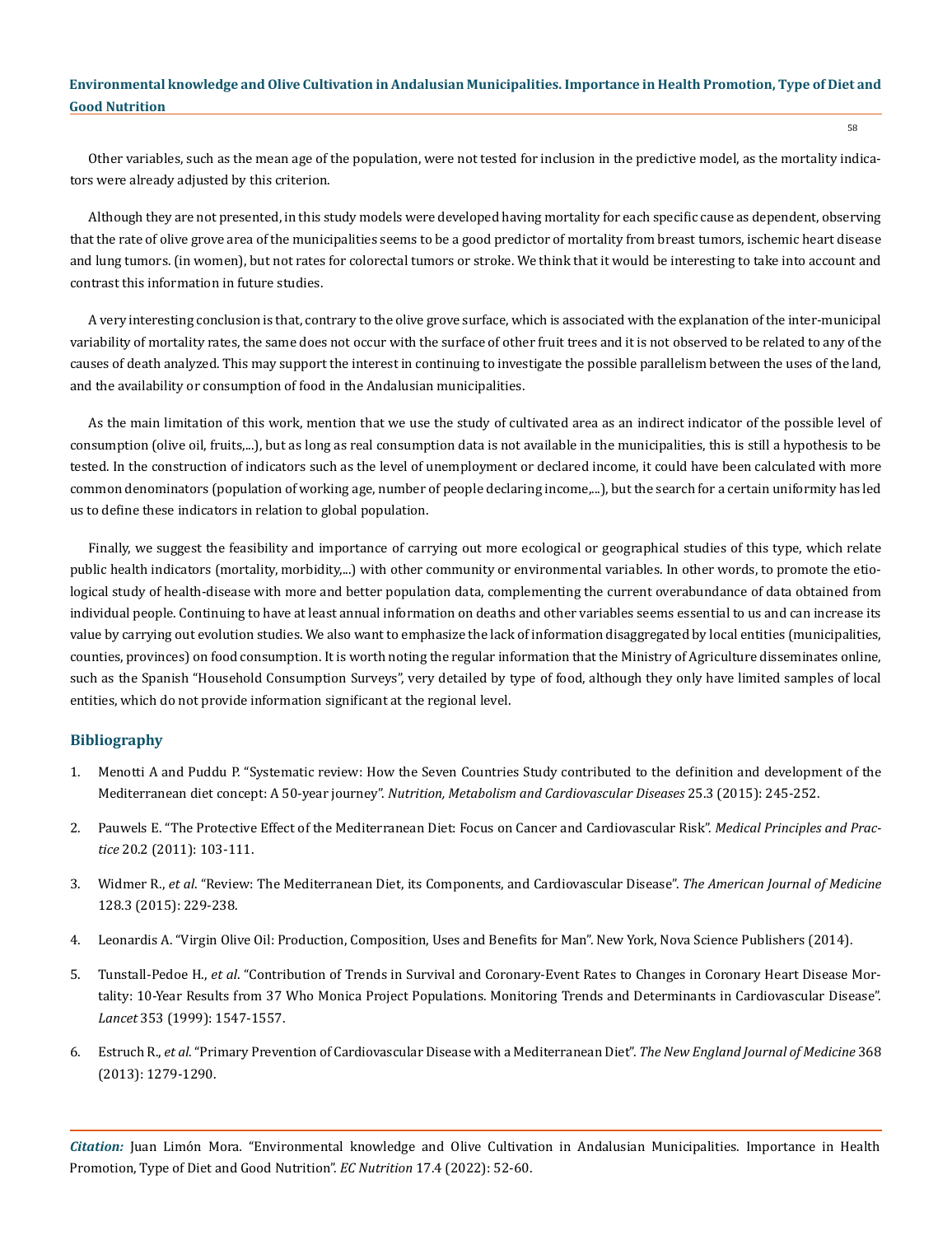- 7. Pitsavos C., *et al*[. "Adherence to the Mediterranean Diet Is Associated with Total Antioxidant Capacity in Healthy Adults: The Attica](https://pubmed.ncbi.nlm.nih.gov/16155285/)  Study". *[The American Journal of Clinical Nutrition](https://pubmed.ncbi.nlm.nih.gov/16155285/)* 82 (2005): 694-699.
- 8. [Bhupathiraju S and Tucker K. "Invited critical review: Coronary heart disease prevention: Nutrients, foods, and dietary patterns".](https://www.ncbi.nlm.nih.gov/pmc/articles/PMC5945285/)  *Clinica Chimica Acta* [412.17 \(2011\): 1493-1514.](https://www.ncbi.nlm.nih.gov/pmc/articles/PMC5945285/)
- 9. Erkkilä A., *et al*[. "Review: Dietary fatty acids and cardiovascular disease: An epidemiological approach".](https://pubmed.ncbi.nlm.nih.gov/18328267/) *Progress in Lipid Research*  [47.3 \(2008\): 172-187.](https://pubmed.ncbi.nlm.nih.gov/18328267/)
- 10. Rafael B., *et al*[. "Trends in food availability determined by the Food and Agriculture Organization's food balance sheets in Mediter](https://pubmed.ncbi.nlm.nih.gov/17261226/)[ranean Europe in comparison with other European areas".](https://pubmed.ncbi.nlm.nih.gov/17261226/) *Public Health Nutrition* 10.2 (2007): 168-176.
- 11. Johansson I., *et al*[. "Associations among 25-year trends in diet, cholesterol and BMI from 140,000 observations in men and women in](https://pubmed.ncbi.nlm.nih.gov/22686621/)  Northern Sweden". *[Nutrition Journal](https://pubmed.ncbi.nlm.nih.gov/22686621/)* 11.1 (2012): 40-52.
- 12. Vareiro D., *et al*[. "Availability of Mediterranean and non-Mediterranean foods during the last four decades: comparison of several](https://pubmed.ncbi.nlm.nih.gov/19689838/)  geographical areas". *[Public Health Nutrition](https://pubmed.ncbi.nlm.nih.gov/19689838/)* 12.9 (2009): 1667-1675.
- 13. Kyriacou A., *et al*[. "Adherence to the Mediterranean diet by the Greek and Cypriot population: a systematic review".](https://academic.oup.com/eurpub/article/25/6/1012/2467512) *European Journal of Public Health* [25.6 \(2015\): 1012-1018.](https://academic.oup.com/eurpub/article/25/6/1012/2467512)
- 14. Pes G., *et al*[. "Lifestyle and nutrition related to male longevity in Sardinia: An ecological study".](https://pubmed.ncbi.nlm.nih.gov/21958760/) *Nutrition, Metabolism and Cardiovascular Diseases* [23.3 \(2013\): 212-219.](https://pubmed.ncbi.nlm.nih.gov/21958760/)
- 15. Caselli G., *et al*[. "What Impact Do Contextual Variables Have on the Changing Geography of Mortality in Italy?"](https://www.researchgate.net/publication/226855108_What_Impact_Do_Contextual_Variables_Have_on_the_Changing_Geography_of_Mortality_in_Italy) *The European Journal of Population* [19.4 \(2003\): 339-373.](https://www.researchgate.net/publication/226855108_What_Impact_Do_Contextual_Variables_Have_on_the_Changing_Geography_of_Mortality_in_Italy)
- 16. Moussai N., *et al*[. "Is obesity related to the type of dietary fatty acids? An ecological study".](https://pubmed.ncbi.nlm.nih.gov/18194589/) *Public Health Nutrition* 11.11 (2008): [1149-1155.](https://pubmed.ncbi.nlm.nih.gov/18194589/)
- 17. Stoneham M., *et al*[. "Olive oil, diet and colorectal cancer: an ecological study and a hypothesis".](https://eurekamag.com/research/011/085/011085557.php) *Journal of Epidemiology and Community Health* [54.10 \(2000\): 756-760.](https://eurekamag.com/research/011/085/011085557.php)
- 18. Escrich E., *et al*[. "Are the olive oil and other dietary lipids related to cancer? Experimental evidence".](https://pubmed.ncbi.nlm.nih.gov/17169760/) *Clinical and Translational Oncology* [8.12 \(2006\): 868-883.](https://pubmed.ncbi.nlm.nih.gov/17169760/)
- 19. Ocaña Riola R., *et al*[. "Atlas interactivo de mortalidad de Andalucía \(AIMA\)".](https://scielo.isciii.es/scielo.php?script=sci_arttext&pid=S1135-57272008000400003) *Revista Española de Salud Pública* 82.4 (2008): 379-394.
- 20. Martínez-González M., *et al*[. "Olive oil consumption and risk of CHD and/or stroke: a meta-analysis of case–control, cohort and inter](https://pubmed.ncbi.nlm.nih.gov/24775425/)vention studies". *[British Journal of Nutrition](https://pubmed.ncbi.nlm.nih.gov/24775425/)* 112.2 (2014): 248-259.
- 21. García-Segovia P., *et al*[. "Olive oil consumption and risk of breast cancer in the Canary Islands: a population-based case-control study".](https://www.cambridge.org/core/journals/public-health-nutrition/article/olive-oil-consumption-and-risk-of-breast-cancer-in-the-canary-islands-a-populationbased-casecontrol-study/F3446A2AE36B4AABB96FE779233B97A2)  *[Public Health Nutrition](https://www.cambridge.org/core/journals/public-health-nutrition/article/olive-oil-consumption-and-risk-of-breast-cancer-in-the-canary-islands-a-populationbased-casecontrol-study/F3446A2AE36B4AABB96FE779233B97A2)* 9 (2006): 163-167.
- 22. Erkkilä A., *et al*[. "Review: Dietary fatty acids and cardiovascular disease: An epidemiological approach".](https://pubmed.ncbi.nlm.nih.gov/18328267/) *Progress in Lipid Research*  [47.3 \(2008\): 172-187.](https://pubmed.ncbi.nlm.nih.gov/18328267/)
- 23. Barzi F., *et al*[. "Mediterranean diet and all-causes mortality after myocardial infarction: results from the GISSI-Prevenzione trial".](https://pubmed.ncbi.nlm.nih.gov/12700623/)  *[European Journal of Clinical Nutrition](https://pubmed.ncbi.nlm.nih.gov/12700623/)* 57.4 (2003): 604-611.

*Citation:* Juan Limón Mora*.* "Environmental knowledge and Olive Cultivation in Andalusian Municipalities. Importance in Health Promotion, Type of Diet and Good Nutrition". *EC Nutrition* 17.4 (2022): 52-60.